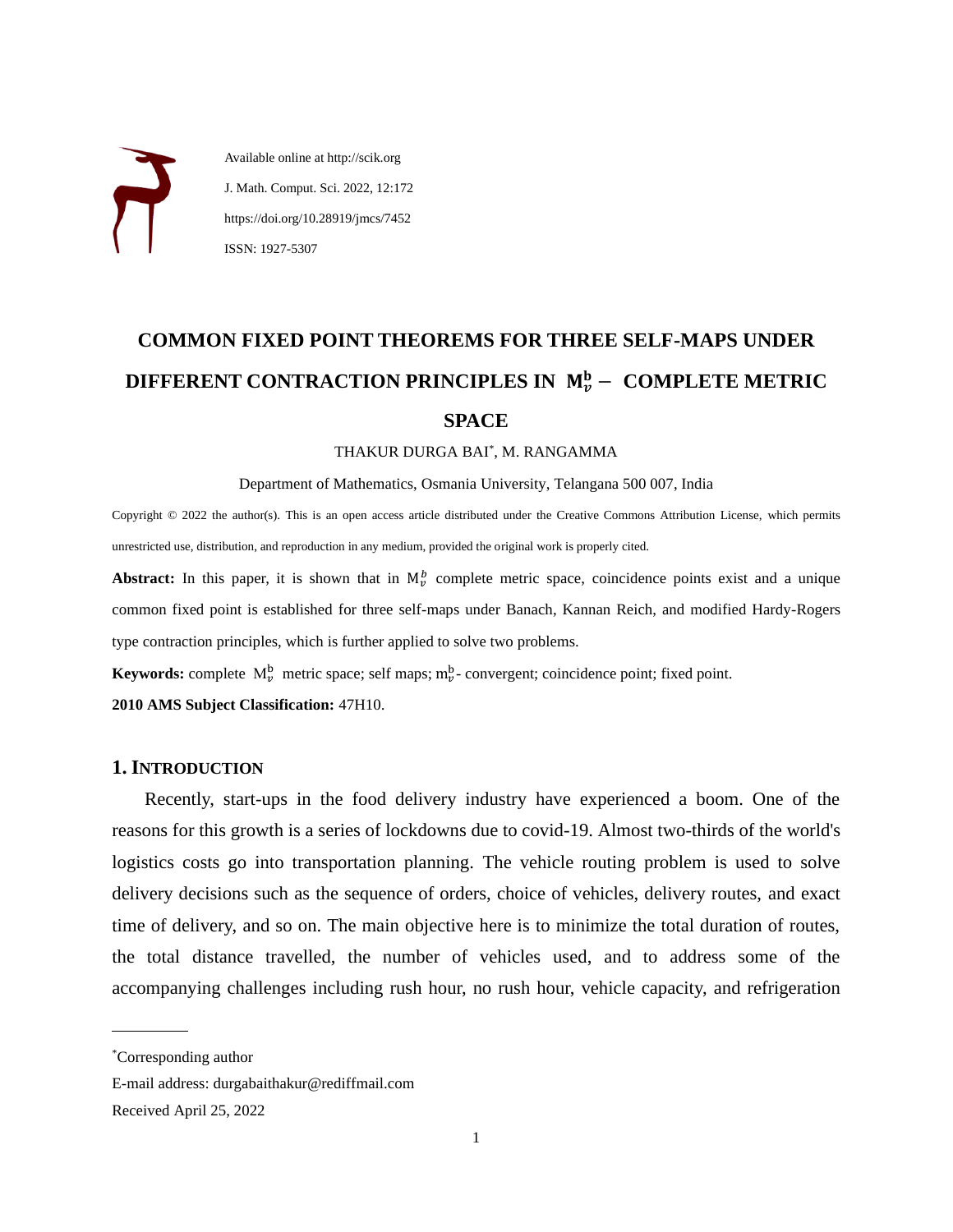#### THAKUR DURGA BAI, M. RANGAMMA

[1]. The metric spaces and distance functions defined on these concepts are continuously evolving, where distance is usually defined as the difference between two points, that is, mod (x y) such that the distance between the same points is zero. However, if the distance function is max (x, y), then the distance between the same points is not zero.

In addressing the aforementioned issues, this work is organized as follows. In Main section, a metric space is considered with non-zero distance between the same points. The Hardy-Rogers contraction principle was modified to consider three self-maps under different contractions, such as Banach, Kannan, Reich, and modified Hardy-Rogers. The existence of coincidence points and the uniqueness of the point of coincidence are further proved such that if the self-maps are weakly compatible, then there is a unique common fixed point. This theorem is applied to examples for verification.

## **2. PRELIMINARIES**

**Definition 2.1** [2] Let (M, d) be a metric space and A, B :  $M \rightarrow M$  be two single valued maps. The maps A and B have coincidence point x if  $Ax = Bx = w$  for  $w \in M$ , and w is called a point of coincidence of A and B. If  $w = x$ , then x is called a common fixed point of A and B.

**Definition 2.2** [3] In 2021, Joshi et al. introduced the  $M_{\nu}^{\rm b}$  - metric space.

For a non-empty set M with a real number  $s \ge 1$  and a map  $m_v^b$ : M x M  $\rightarrow \mathbb{R}^+$  satisfying

- 1)  $m_{\nu}^{b}(x, y) = m_{\nu}^{b}(x, x) = m_{\nu}^{b}(y, y) \ll y \gg y$
- 2)  $m_{v}^{b}$   $_{x,y} \le m_{v}^{b}$  (x, y) where  $m_{v}^{b}$   $_{x,y}$  = min{ $m_{v}^{b}$  (x, x),  $m_{v}^{b}$  (y, y)},

and 
$$
M_{\nu}^{b}_{x,y} = \max \{m_{\nu}^{b}(x, x), m_{\nu}^{b}(y, y)\}.
$$

- 3)  $m_{v}^{b}(x, y) = m_{v}^{b}(y, x)$
- 4)  $[m_{\nu}^{b}(x, y)-m_{\nu}^{b}_{x,y}] \leq s \{ [m_{\nu}^{b}(x, z_{1})-m_{\nu}^{b}_{x,z_{1}}] + [m_{\nu}^{b}(z_{1}, z_{2})-m_{\nu}^{b}_{z_{1},z_{2}}] + \dots +$

$$
[m_{\nu}^{b}(z_{\nu}, y)-m_{\nu}^{b} z_{\nu}, y] \} - \sum_{j=1}^{\nu} m_{\nu}^{b}(z_{j}, z_{j}).
$$

where x, z<sub>1</sub>, z<sub>2</sub>, ... z<sub>*v*</sub>, y are distinct and belong to M, the pair  $(M, m_{\nu}^{b})$  is a  $M_{\nu}^{b}$  - metric space. **Definition 2.3 [3]** 

i) A sequence  $\{y_n\}$  in  $(M, m_v^b)$  is  $m_v^b$ -convergent to  $y \in M$  iff

$$
\lim_{n\to\infty}(m^b_\nu(y_n,y)-m^b_{\nu\,y_n,y})=0
$$

ii) A sequence  $\{y_n\}$  in  $(M, m_v^b)$  is  $m_v^b$ - Cauchy Sequence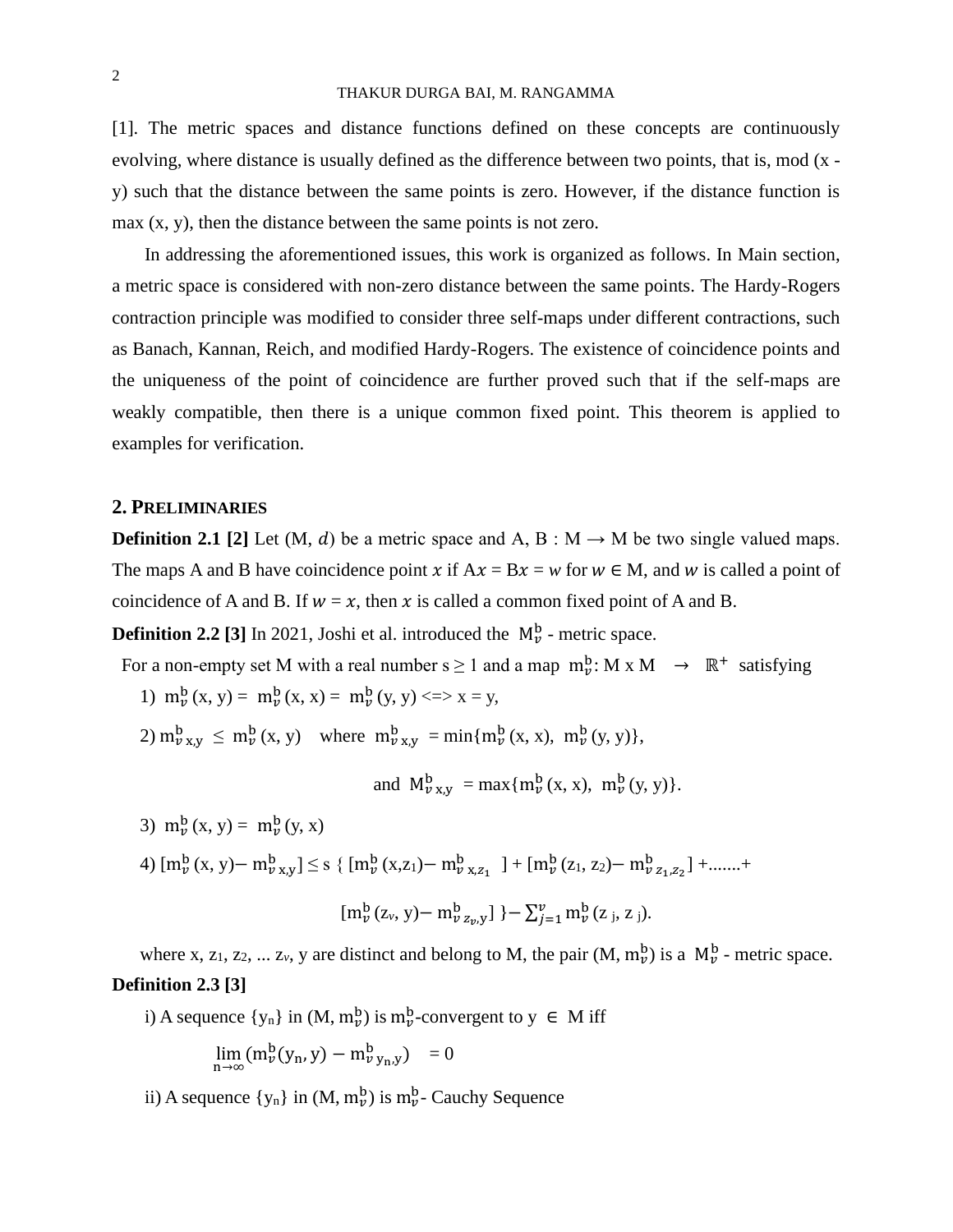COMMON FIXED POINT THEOREMS IN  $\mathbb{M}_v^{\text{b}}$  – COMPLETE METRIC SPACE

$$
\text{iff} \quad \lim_{n,m \to \infty} (m_{\nu}^b(y_n, y_m) - m_{\nu}^b y_n, y_m) \quad \text{and} \quad \lim_{n,m \to \infty} (M_{\nu}^b y_n, y_m - m_{\nu}^b y_n, y_m)
$$

exists and are finite.

iii) If each  $m_{\nu}^{b}$  - Cauchy sequence  $\{y_{n}\}\$ in  $(M, m_{\nu}^{b})$  converges to  $y \in M$  such that  $\lim_{n,m \to \infty} (m_{\nu}^{b} (y_{n}, y_{m}) - m_{\nu}^{b} y_{n}, y_{m}) = 0$  and  $\lim_{n,m \to \infty} (M_{\nu}^{b} y_{n}, y_{m}) - m_{\nu}^{b} y_{n}, y_{m}) = 0.$ 

**Lemma 2.4** [3] Let  $(M, m_v^b)$  be an  $M_v^b$  - metric space with coefficient s  $\geq 1$  and

self map  $\mathcal{B}: M \rightarrow M$  satisfies  $m_{\nu}^{b}(\mathcal{B}x, \mathcal{B}y) \leq \mu (m_{\nu}^{b}(x, y))$  with  $0 < \mu < \frac{1}{2}$  $\frac{1}{2s}$  and x, y  $\epsilon$  M

Consider the sequence  $\{y_n\}$  defined by  $y_{n+1} = By_n$ . If  $y_n \to y$  as  $n \to \infty$ , then  $By_n \to By$  as  $n \to \infty$ ∞.

**Theorem 2.5** [3] Let  $(M, m_v^b)$  be an  $M_v^b$  - complete metric space with coefficient s  $\geq 1$  and self-map  $\mathcal{B}: M \to M$  satisfies  $m_{\nu}^{b}(\mathcal{B}x, \mathcal{B}y) \leq \mu [m_{\nu}^{b}(x, \mathcal{B}x) + m_{\nu}^{b}(y, \mathcal{B}y)]$  with  $\mu < \frac{1}{2s}$ and x, y  $\epsilon$  M. Then, B has a unique fixed point y\* such that  $m_{\nu}^{b}(y^*, y^*) = 0$  and the sequence of iterates  $\{B^n y_0\} \subseteq M$  converges to  $y^* \in M$ .

**Definition 2.6** [2] Let (M, d) be a metric space and A, B:  $M \rightarrow M$  be two single valued maps. The maps A and B are weakly compatible if they commute at their coincidence points, that is  $Ax = Bx$  implies that  $ABx = BAx$ .

**Definition 2.7 [4]** Let f:  $X \rightarrow X$  be a self-map and  $(X, d)$  be a metric space.

1) The mapping f is called Banach-type contraction

if for all x, y in X, and  $\alpha \in [0, 1)$  such that  $\alpha < 1$  and

 $d(fx, fy) \leq \alpha d(x, y)$ .

2) The mapping f is called Kannan-type contraction

if for all x, y in X, and  $\beta$ ,  $\gamma \in [0, 1)$  such that  $\beta + \gamma < 1$  and

 $d(fx, fy) \leq \beta d(x, fx) + \gamma d(y, fy)$ 

3) The mapping f is called Reich-type contraction

if for all x, y in X, and  $\alpha$ ,  $\beta$ ,  $\gamma \in [0, 1)$  such that  $\alpha + \beta + \gamma < 1$  and

 $d(fx, fy) \leq \alpha d(x, y) + \beta d(x, fx) + \gamma d(y, fy).$ 

4) The mapping f is called Hardy-Rogers-type contraction

if for all x, y in X and  $\alpha$ ,  $\beta$ ,  $\gamma$ ,  $\delta$ ,  $\eta \in [0, 1)$  such that  $\alpha + \beta + \gamma + \delta + \eta < 1$  and

 $d(fx, fy) \leq \alpha d(x, y) + \beta d(x, fx) + \gamma d(y, fy) + \delta d(x, fy) + \eta d(y, fx).$ 

#### **Examples 2.8:**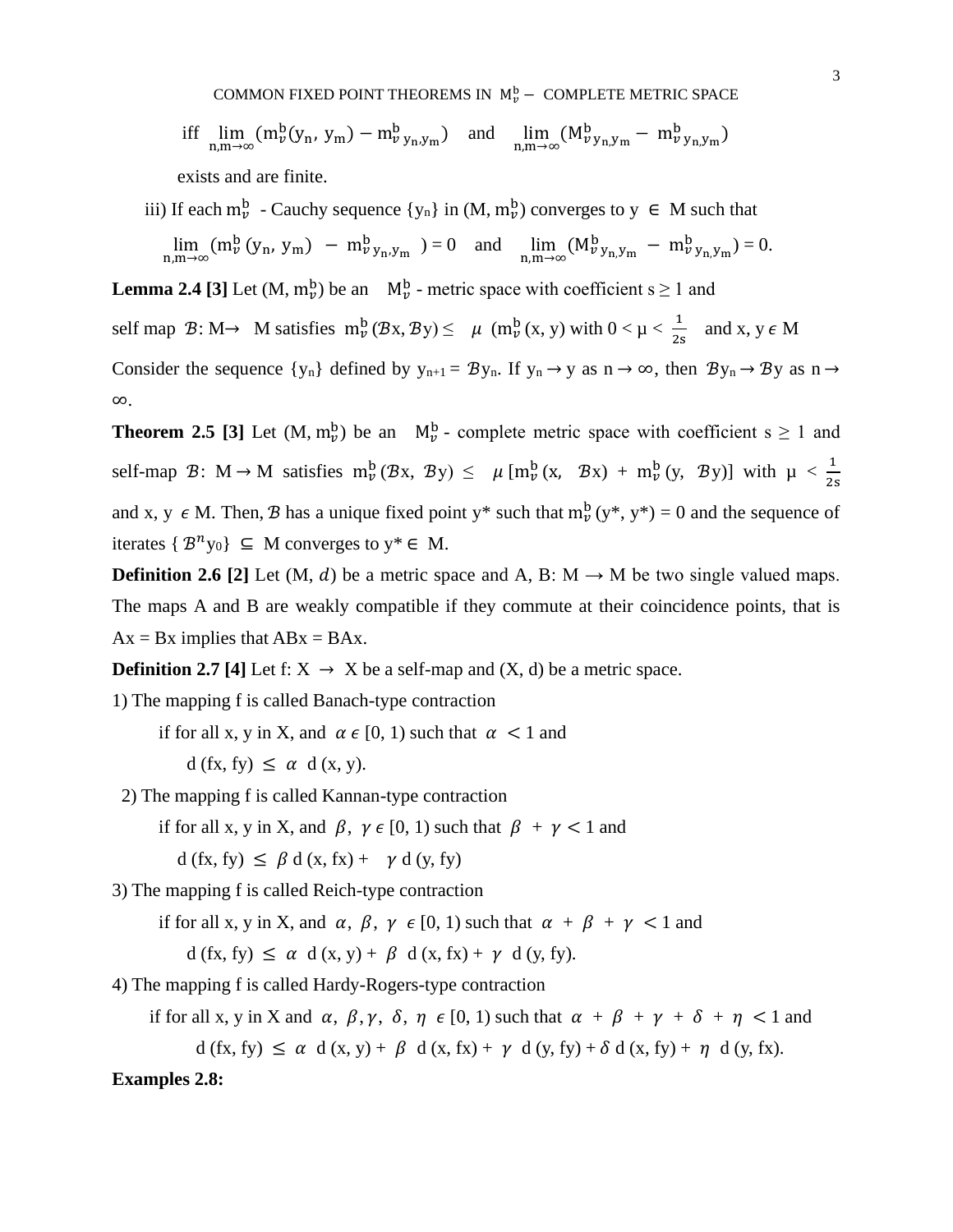i) If W = [0, 1], and a map is defined as  $m_{\nu}^{b}(x, y) = |x - y|$ .

By simple calculation, it can be shown that the map is an  $M_{\nu}^{b}$  –metric space for any *v* and *s*, it is also a metric space.

ii) If  $W = [0, 1]$  and the map is defined as  $m_{\nu}^{b}(x, y) = |x - y| + \max \{|x|, |y|\}.$ It is clear that the map is a  $M_{\nu}^{b}$  –metric space for any  $\nu$  and s. This is not a metric space because  $m_{\nu}^{b}(x, x) = |x|$  and  $m_{\nu}^{b}(x, x) \neq 0$ .

iii) Every metric space is  $M_{\nu}^{b}$  –metric space,

but not every  $M_{\nu}^{b}$  –metric space is a metric space.

iv) If  $W = [0, 1]$  and a map is defined as  $m_{\nu}^{b}(x, y) = |x - y| + |x|$ .

It is not an  $M_{\nu}^{b}$  –metric space. It does not satisfy the symmetry condition

 $m_{\nu}^{b}(x, y) = |x - y| + |x| \neq m_{\nu}^{b}(y, x) = |y - x| + |y|.$ 

v) Detailed information can be found in the literature [1-8] for the reference.

### **3. MAIN RESULTS**

**3.1 Definition.** We are introducing a modified Hardy -Rogers contraction principle for three self-maps in  $M_{\nu}^{b}$  -complete metric space as

 $m_{\nu}^{b}$  (Px, Qy)  $\leq \alpha m_{\nu}^{b}$  (Rx, Ry) +  $\beta m_{\nu}^{b}$  (Px, Rx) +  $\gamma m_{\nu}^{b}$  (Qy, Ry) +  $\delta m_{\nu}^{b}$  (Rx, Qx) +  $\eta m_{\nu}^{b}$  (Py, Ry). whereas the Hardy-Rogers contraction principle is given in [2] as

 $m_{\nu}^{b}$  (Px, Qy)  $\leq \alpha m_{\nu}^{b}$  (Rx, Ry) +  $\beta m_{\nu}^{b}$  (Px, Rx) +  $\gamma m_{\nu}^{b}$  (Qy, Ry) +  $\delta m_{\nu}^{b}$  (Rx, Qy) +  $\eta m_{\nu}^{b}$  (Px, Ry). **3.2 Theorem:**

Let  $(U, m_v^b)$  be an  $M_v^b$  – complete metric space with a real number  $s \ge 1$  and  $v \in \mathbb{N}$ . Suppose P, Q, R : U  $\rightarrow$  U are the self-mappings satisfying a modified Hardy -Rogers contraction principle.

 $m_{\nu}^{b}$  (Px, Qy) $\leq \alpha m_{\nu}^{b}$  (Rx, Ry) +  $\beta m_{\nu}^{b}$  (Px, Rx) +  $\gamma m_{\nu}^{b}$  (Qy, Ry) +  $\delta m_{\nu}^{b}$  (Rx, Qx) +  $\eta m_{\nu}^{b}$  (Py, Ry). for all x, y  $\epsilon$  U where  $\alpha$ ,  $\beta$ ,  $\gamma$ ,  $\delta$ ,  $\eta \in [0, 1)$  such that  $(\alpha + \beta + \gamma + \delta + \eta) < 1$ /s.

If P (U)  $\subseteq$  R (U), Q (U)  $\subseteq$  R (U), and either P (U) union Q (U) or R (U) is a complete subspace of U, then P, Q, R have a unique point of coincidence in U. Moreover, if  $(P, R)$  and  $(Q, \theta)$ R) are weakly compatible, then P, Q, and R have a unique common fixed point.

#### **Proof**

Let  $x_0$  be an arbitrary point in U.  $x_1 \in U$  exists such that  $y_0 = Px_0 = Rx_1$  because  $P(U) \subseteq R(U)$ and  $x_2 \in U$  exists such that  $y_1 = Qx_1 = Rx_2$  because  $Q(U) \subseteq R(U)$ .

In this way we collect the sequence  $\{y_n\}$  in U where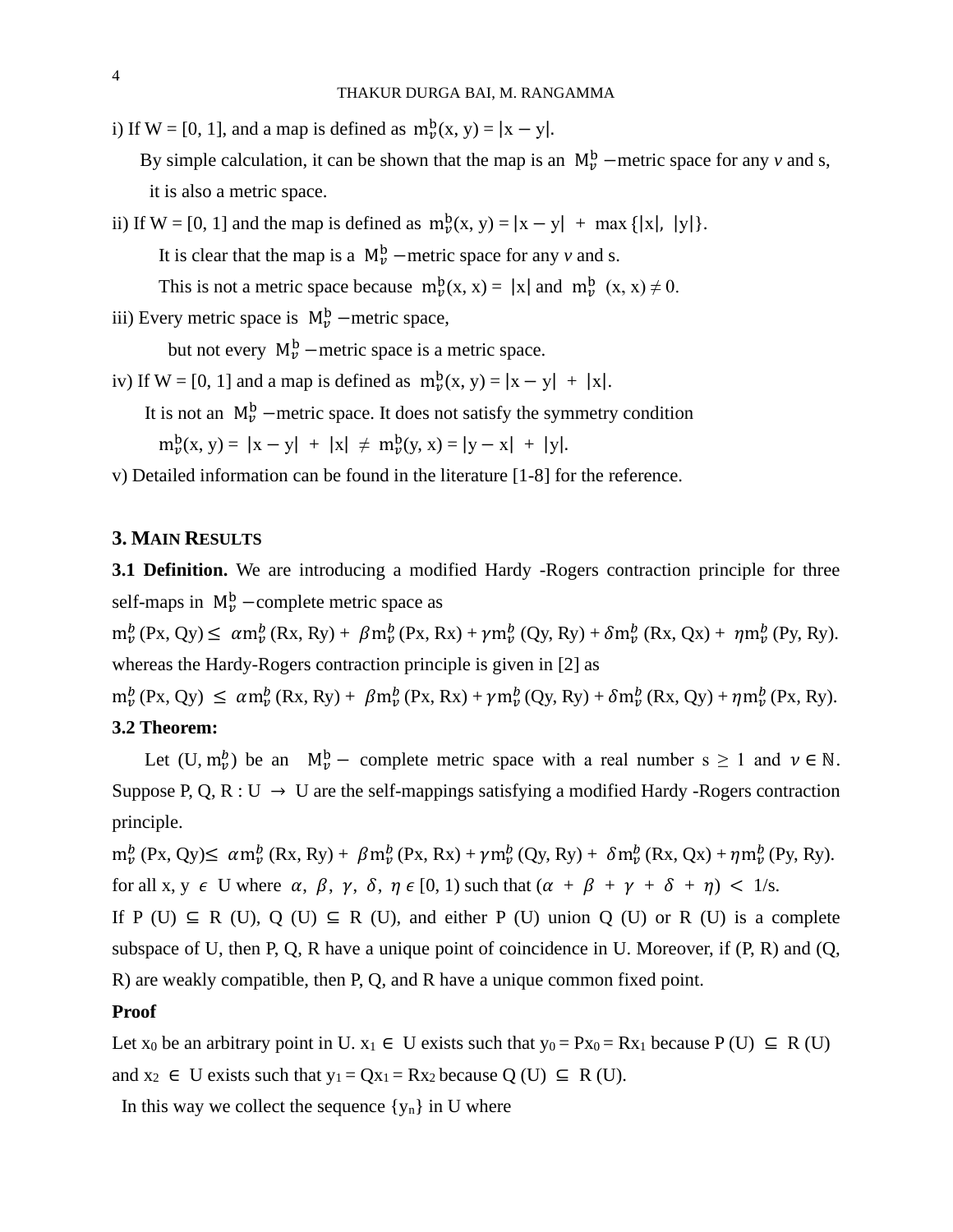$$
y_{2n} = Px_{2n} = Rx_{2n+1}
$$
 and  $y_{2n+1} = Qx_{2n+1} = Rx_{2n+2}$  for all  $n \ge 0$ .

For y2n, y2n+1.

$$
m_{\nu}^{b} (y_{2n}, y_{2n+1}) = m_{\nu}^{b} (Px_{2n}, Qx_{2n+1})
$$
  
\n
$$
\leq \alpha m_{\nu}^{b} (Rx_{2n}, Rx_{2n+1}) + \beta m_{\nu}^{b} (Px_{2n}, Rx_{2n}) + \gamma m_{\nu}^{b} (Qx_{2n+1}, Rx_{2n+1})
$$
  
\n
$$
+ \delta m_{\nu}^{b} (Rx_{2n}, Qx_{2n}) + \eta m_{\nu}^{b} (Px_{2n+1}, Rx_{2n+1})
$$
  
\n
$$
m_{\nu}^{b} (y_{2n}, y_{2n+1}) \leq \alpha m_{\nu}^{b} (y_{2n+1}, y_{2n}) + \beta m_{\nu}^{b} (y_{2n+1}, y_{2n}) + \gamma m_{\nu}^{b} (y_{2n+1}, y_{2n}) + \delta m_{\nu}^{b} (y_{2n+1}, y_{2n})
$$

$$
m_{\nu}^{b}(y_{2n}, y_{2n+1}) \leq \alpha m_{\nu}^{b}(y_{2n-1}, y_{2n}) + \beta m_{\nu}^{b}(y_{2n}, y_{2n-1}) + \gamma m_{\nu}^{b}(y_{2n+1}, y_{2n}) + \delta m_{\nu}^{b}(y_{2n-1}, y_{2n}) + \eta m_{\nu}^{b}(y_{2n+1}, y_{2n})
$$

$$
(1 - \gamma - \eta) \, m_{\nu}^{b} \, (y_{2n}, y_{2n+1}) \leq (\alpha + \beta + \delta) \, m_{\nu}^{b} \, (y_{2n-1}, y_{2n})
$$
\n
$$
m_{\nu}^{b} \, (y_{2n}, y_{2n+1}) \leq \zeta m_{\nu}^{b} \, (y_{2n-1}, y_{2n})
$$
\nwhere  $\zeta = \frac{(\alpha + \beta + \delta)}{(1 - \gamma - \eta)} < 1$ 

Using the same process we can show for different values of  $y_n$ ,  $y_m$ 

$$
m_{\nu}^{b}\left(y_{n}, \, y_{m}\right) \,\leq\, \zeta\,\ m_{\nu}^{b}\left(y_{n\text{-}2}, \, y_{m}\right) \,\leq\, \zeta\zeta\, m_{\nu}^{b}\left(y_{n\text{-}4}, \, y_{m}\right)
$$

Depending on whether n is even or odd this reduces either to

$$
\zeta^{(n/2)} m_{\nu}^{b} (y_0, y_m)
$$
 or  $\zeta^{(n-1)/2} m_{\nu}^{b} (y_1, y_m)$ 

Again for m (even or odd) it further reduces to

$$
\zeta^{(n+m)/2} \, m_{\nu}^{b} \, (y_0, y_0) \text{ or } \zeta^{(n-1+m)/2} \, m_{\nu}^{b} \, (y_1, y_0)
$$
\n
$$
\text{or } \zeta^{(n+m-1)/2} \, m_{\nu}^{b} \, (y_0, y_1) \text{ or } \zeta^{(n-1+m-1)/2} \, m_{\nu}^{b} \, (y_1, y_1) \quad \text{where } (\zeta < 1)
$$

If Limit n, m→ ∞ is applied then we get  $\lim_{n,m\to\infty} m_{\nu}^{b}(y_{n,} y_{m}) \to 0$ ,  $\lim_{n\to\infty} m_{\nu}^{b}(y_{n,} y_{n}) \to 0$ 

$$
\lim_{n,m\to\infty}m^b_\nu\left(y_{n,}\,y_m\right)-m^b_{\nu y_n y_m}\to 0,\ \, \lim_{n,m\to\infty}M^b_{\nu y_n,y_m}\to 0,\ \, \lim_{n,m\to\infty}M^b_{\nu y_n,y_m}-m^b_{\nu y_n y_m}\to 0
$$

This implies that  $\{y_n\}$  in U is a  $m_v^b$  –Cauchy Sequence.

Given that  $(U, m_v^b)$  is an  $M_v^b$  –complete metric space and  $\{y_n\}$  is a Cauchy sequence then there exists a limit in U. Let the limit be *l*.

Given that R (U) is a complete subspace of U and  $P(U) \subseteq R(U)$ .

There exists  $l \in R(U)$  such that limit  $y_{2n+1} = \lim_{h \to 2} Rx_{2n+2} = l$ 

we can always find x such that  $Rx = l$ . To prove  $Px = l$ . It is clear from definition that

$$
[m_{\nu}^{b}(Px, l) - m_{\nu}^{b} p_{x,l}] \le 0, \text{ and } [m_{\nu}^{b}(Px, l) - m_{\nu}^{b} p_{x,l}] \ge 0. \text{ Thus } [m_{\nu}^{b}(Px, l) - m_{\nu}^{b} p_{x,l}] = 0
$$

Hence we obtain  $Px = l$  and  $l = Rx = Px$ , x is the coincidence point of  $(P, R)$ .

For Q (U)  $\subseteq$  R (U), we can show that  $l = Qx = Rx$ . x is the coincidence point of  $(Q, R)$ .

Now, we obtain  $l = Rx = Px = Qx$ . x is the coincidence point of P, Q, and R.

Similarly, the proof follows if P (U) union Q (U) is a complete subspace of U.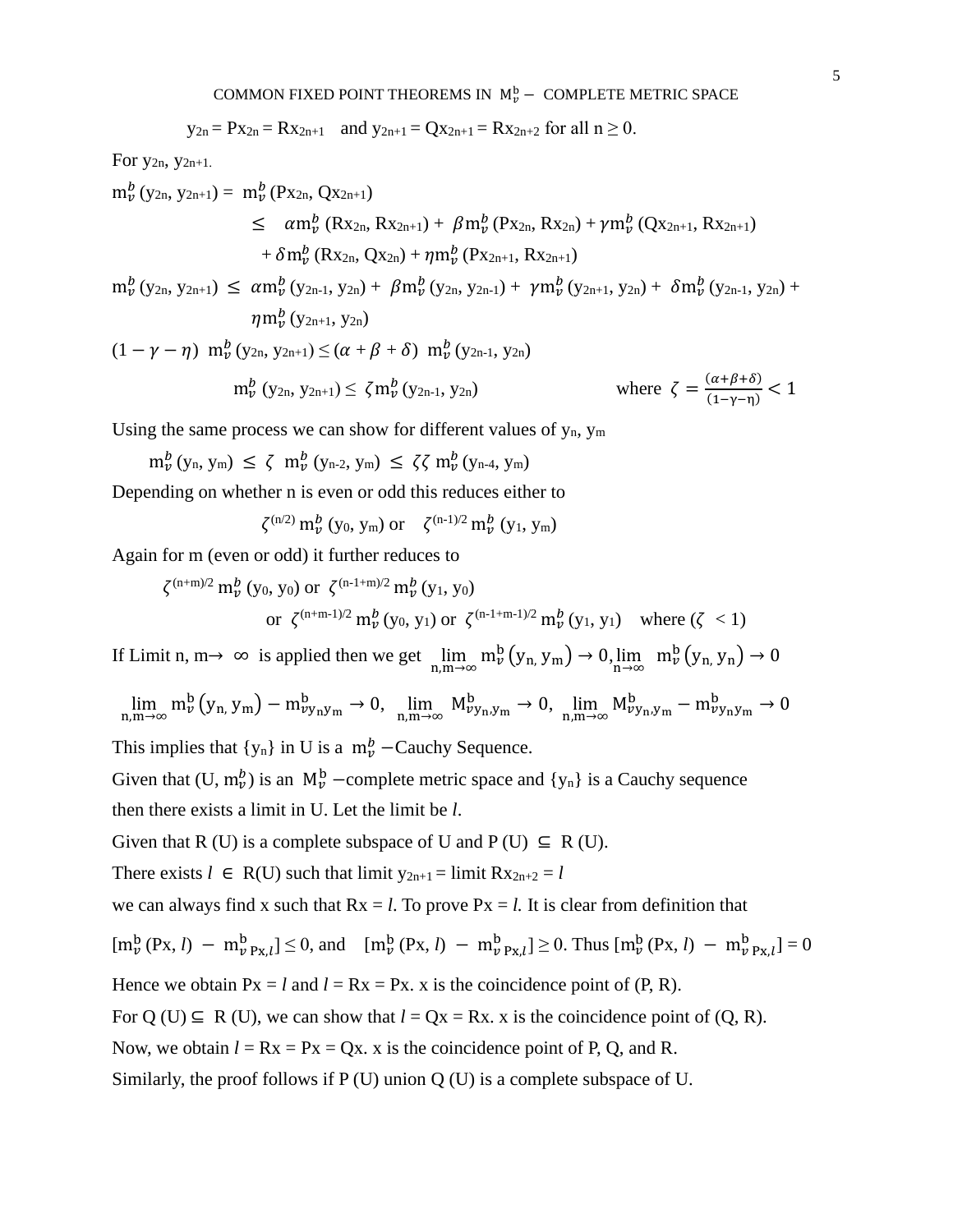Coincidence points exist in P, Q, R, and the point of coincidence is *l.* Let there be another point of coincidence say *l'*,  $l \neq l'$ , and  $l' = Rx' = Px' = Ox'$ .  $m_{\nu}^{b}(l, l') = m_{\nu}^{b}(Px, Qx')$  $\leq \alpha m_{\nu}^{b}(Rx, Rx') + \beta m_{\nu}^{b}(Px, Rx) + \gamma m_{\nu}^{b}(Qx', Rx') + \delta m_{\nu}^{b}(Rx, Qx) + \eta m_{\nu}^{b}(Px', Rx')$  $\leq \alpha m_{\nu}^{b}(l, l') + \beta m_{\nu}^{b}(l, l) + \gamma m_{\nu}^{b}(l', l') + \delta m_{\nu}^{b}(l, l) + \eta m_{\nu}^{b}(l', l')$  $\leq \alpha m_{\nu}^{b}(l, l') + \beta m_{\nu}^{b}(l, l') + \gamma m_{\nu}^{b}(l, l') + \delta m_{\nu}^{b}(l, l') + \eta m_{\nu}^{b}(l, l')$  $\leq {\alpha + \beta + \gamma + \delta + \eta} \text{ m}_\nu^b(l, l')$  where  $(\alpha + \beta + \gamma + \delta + \eta < 1/s < 1)$  $\langle m_{\nu}^{\rm b}(l',l') \rangle$  This is a contradiction.

Hence,  $l = l'$  and *l* is a unique point of coincidence of P, Q, and R.

Given that  $(P, R)$  and  $(Q, R)$  are weakly compatible, that is,

 $Pl = PRx = RPx = Rl$ , and let  $f1 = Pl$ , then  $\Rightarrow f1 = Pl = PRx = RPx = RI$ 

 $Q_l = QRx = ROx = Rl$ , and let  $f2 = Ql$ , then  $\Rightarrow f2 = Ql = ORx = ROx = Rl$ 

We get  $Rl = Pl = Ql = fl = f2$ . From the uniqueness proof for the point of coincidence, we obtain

 $f1 = f2 = l$  and  $Rl = Pl = Ql = l$ , where *l* is the common fixed point for P, O, and R.

Hence the proof of the theorem is complete.

## **4. COROLLARIES**

## **4.1** Corollary **Banach-type Contraction:**

Let (U,  $m_v^b$ ) be an  $M_v^b$  –complete metric space with a real number s  $\geq 1$  and  $v \in \mathbb{N}$ . Suppose P, Q, R : U  $\rightarrow$  U are the self-mappings satisfying the Banach-type contraction principle

 $m_{\nu}^{b}$  (Px, Qy)  $\leq \alpha m_{\nu}^{b}$  (Rx, Ry)

for all x, y  $\epsilon$  U where  $\alpha \in [0, 1)$ , such that  $\alpha < 1/s$ .

If P (U)  $\subseteq$  R (U), Q (U)  $\subseteq$  R (U), and either P (U) union Q (U) or R (U) is a complete subspace of U, then P, Q, R have a unique point of coincidence in U. Moreover, if  $(P, R)$  and  $(Q, \theta)$ R) are weakly compatible, then P, Q, and R have a unique common fixed point.

**Proof:** Substituting  $\beta = \gamma = \delta = \eta = 0$  in Theorem 3.2, we obtain the proof of this corollary.

# **4.2** Corollary **Kannan-type Contraction:**

Let (U,  $m_{\nu}^{b}$ ) be an  $M_{\nu}^{b}$  -complete metric space with a real number s  $\geq 1$  and  $\nu \in \mathbb{N}$ .

Suppose P, Q, R : U  $\rightarrow$  U are the self-mappings satisfying a Kannan-type contraction principle.

 $m_v^b$  (Px, Qy)  $\leq \beta m_v^b$  (Px, Rx) +  $\gamma m_v^b$  (Qy, Ry).

for all x,  $y \in U$  where  $\beta$ ,  $\gamma \in [0, 1)$  such that  $\beta + \gamma < 1/s$ .

If P (U)  $\subseteq$  R (U), Q (U)  $\subseteq$  R (U), and either P (U) union Q (U) or R (U) is a complete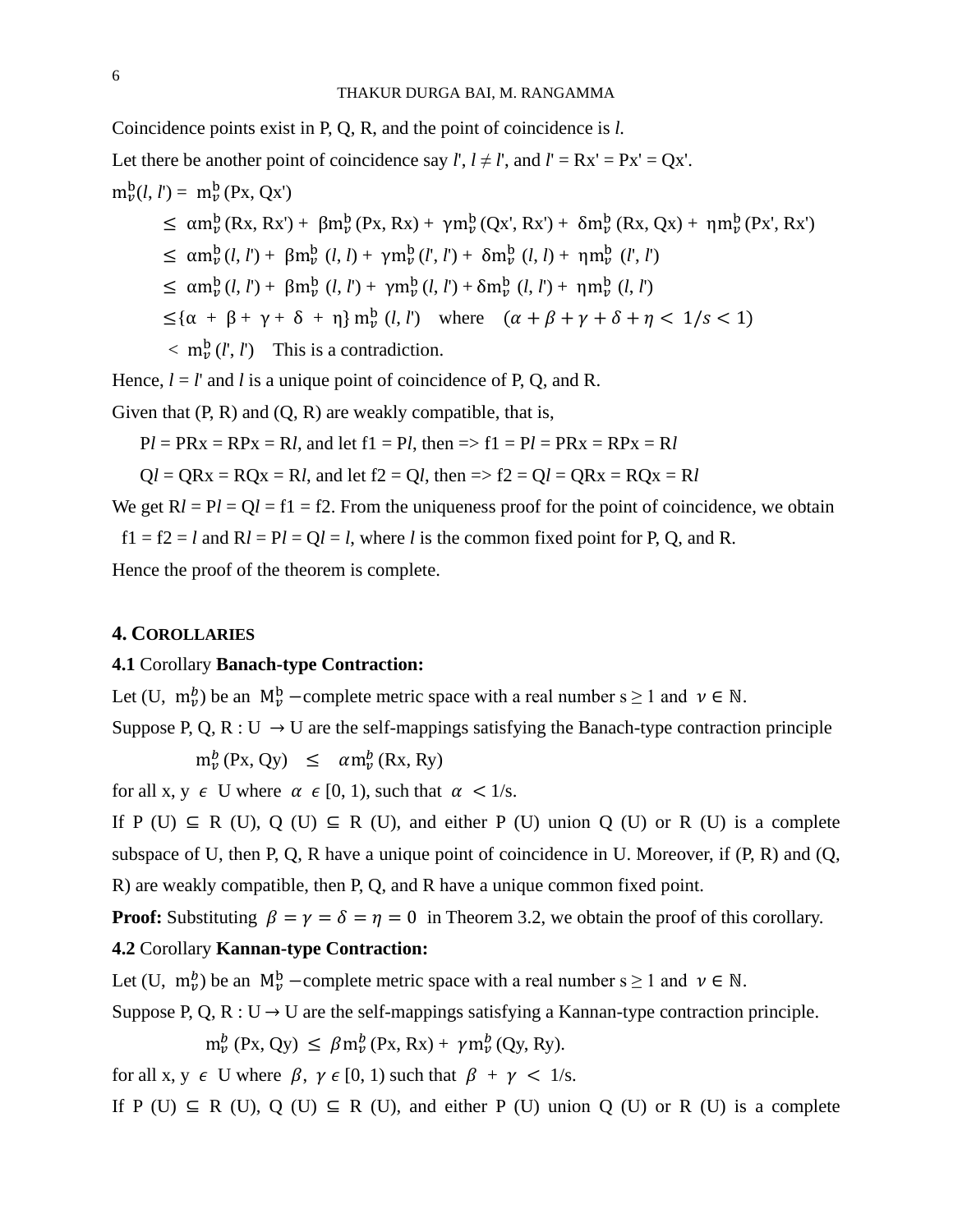subspace of U, then P, Q, R have a unique point of coincidence in U. Moreover, if (P, R) and (Q, R) are weakly compatible, then P, Q, and R have a unique common fixed point.

**Proof:** Substituting  $\alpha = \delta = \eta = 0$  in Theorem 3.2, we obtain the proof of this corollary.

# **4.3** Corollary **Reich-type Contraction:**

Let (U,  $m_{\nu}^{b}$ ) be an  $M_{\nu}^{b}$  –complete metric space with a real number s  $\geq 1$  and  $\nu \in \mathbb{N}$ .

Suppose P, Q, R : U  $\rightarrow$  U are the self-mappings satisfying a Reich-type contraction principle.

 $m_{\nu}^{b}$  (Px, Qy)  $\leq \alpha m_{\nu}^{b}$  (Rx, Ry) +  $\beta m_{\nu}^{b}$  (Px, Rx) +  $\gamma m_{\nu}^{b}$  (Qy, Ry).

for all x, y  $\epsilon$  U where  $\alpha$ ,  $\beta$ ,  $\gamma$   $\epsilon$  [0, 1) such that  $\alpha + \beta + \gamma < 1/s$ .

If P (U)  $\subseteq$  R (U), Q (U)  $\subseteq$  R (U), and either P (U) union Q (U) or R (U) is a complete subspace of U, then P, Q, R have a unique point of coincidence in U. Moreover, if (P, R) and (Q, R) are weakly compatible, then P, Q, and R have a unique common fixed point.

**Proof:** Substituting  $\delta = \eta = 0$  in Theorem 3.2, we obtain the proof of this corollary.

#### **5. EXAMPLES**

# **5.1 problem to verify the Theorem 3.2**

Let U = [0, 1] and the map  $m_{\nu}^{b}$  : U  $\rightarrow$  U be a  $M_{\nu}^{b}$ -complete metric space with

 $m_{\nu}^{b}(x, y) = (\max\{x, y\})^{2}$  for  $s = 1$  and  $\nu = 2$  (it is a  $M_{\nu}^{b}$ -complete metric space for any s and  $\nu$ ).

In addition,  $m_{\nu}^{b}(x, x) = x^{2}$  (note  $m_{\nu}^{b}(x, x) \neq 0$  distance function between same point is not zero)

Given P, Q, and R are self-maps defined on U with  $Px = x/8$ ,  $Qx = x/4$ , and  $Rx = x/2$ .

#### **Solution:**

 $P(U) = [0, 1/8]$ ;  $Q(U) = [0, 1/4]$ ;  $R(U) = [0, 1/2]$  implies  $P(U)$  and  $Q(U) \subseteq R(U)$ .

 $PRx = Px/2 = x/16$  and  $RPx = Rx/8 = x/16$ 

 $QRx = Qx/2 = x/8$  and  $RQx = Rx/4 = x/8$  imply that  $(P, R)$  and  $(Q, R)$  are weakly compatible. For some  $x < y$  { $x/8 < y/8 < y/4$  },

 $m_{\nu}^{\mathrm{b}}$  (Px, Qy) $\leq \alpha m_{\nu}^{\mathrm{b}}$  (Rx, Ry) +  $\beta m_{\nu}^{\mathrm{b}}$  (Px, Rx) +  $\gamma m_{\nu}^{\mathrm{b}}$  (Qy, Ry) +  $\delta m_{\nu}^{\mathrm{b}}$  (Rx, Qx) +  $\eta m_{\nu}^{\mathrm{b}}$  (Py, Ry).  $m_{\nu}^{b}$  (x/8,y/4)≤ α $m_{\nu}^{b}$  (x/2,y/2) + β $m_{\nu}^{b}$  (x/8,x/2) + γ $m_{\nu}^{b}$  (y/4,y/2) + δ $m_{\nu}^{b}$  (x/2,x/4) + η $m_{\nu}^{b}$  (y/8,  $y/2)$ 

$$
(\frac{y}{4})^2 \le \alpha \left(\frac{y}{2}\right)^2 + \beta \left(\frac{x}{2}\right)^2 + \gamma \left(\frac{y}{2}\right)^2 + \delta \left(\frac{x}{2}\right)^2 + \eta \left(\frac{y}{2}\right)^2 \le \left(\alpha + \gamma + \eta\right) \frac{y^2}{4}
$$

It is true for  $\alpha = \gamma = \eta = \frac{1}{4}$  $\frac{1}{4}$  and  $\beta = \delta = 0$ 

Next, for x (same value  $x = y$ )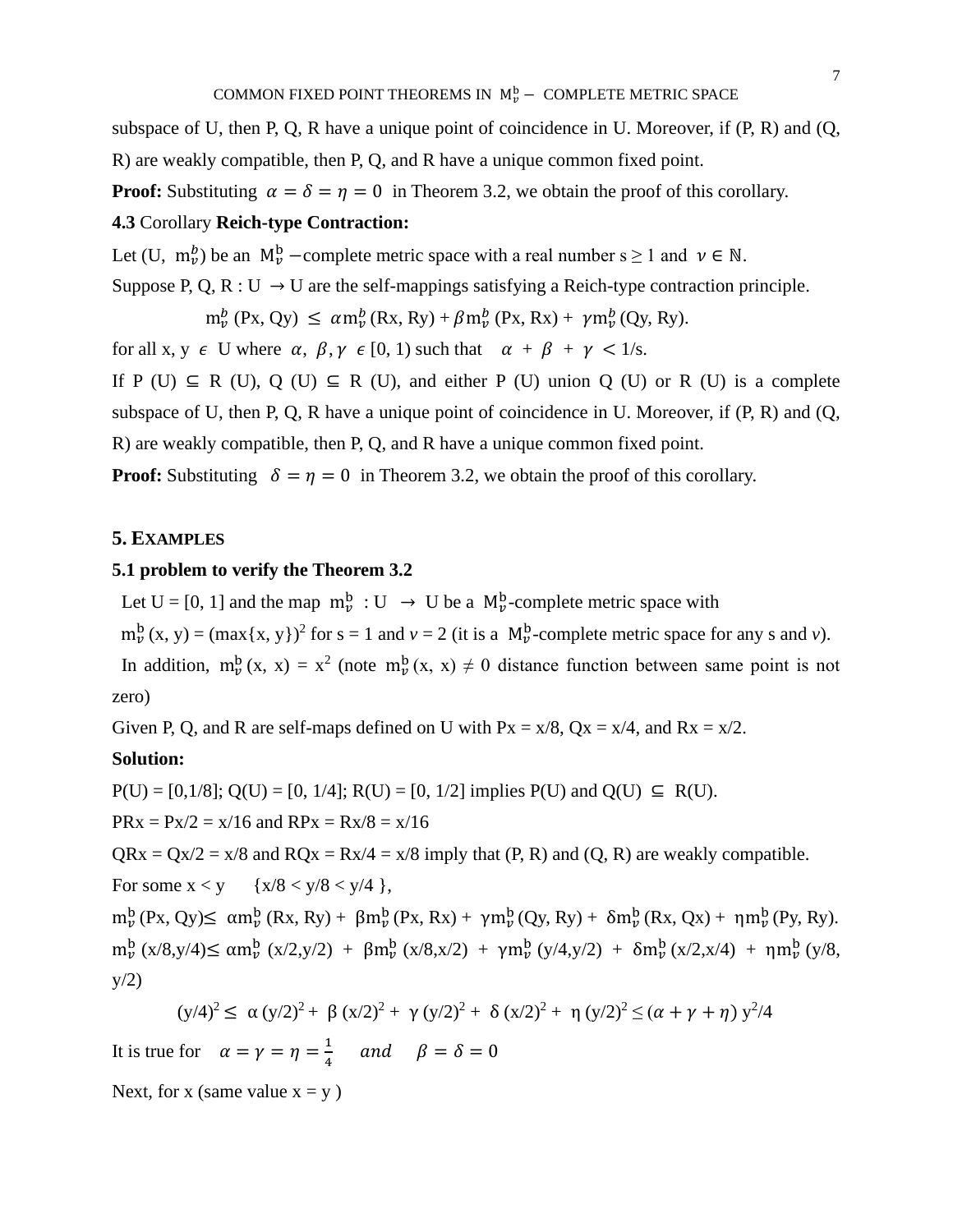$m_{\nu}^{\mathrm{b}}$  (Px, Qx) $\leq \alpha m_{\nu}^{\mathrm{b}}$  (Rx, Rx) +  $\beta m_{\nu}^{\mathrm{b}}$  (Px, Rx) +  $\gamma m_{\nu}^{\mathrm{b}}$  (Qx, Rx) +  $\delta m_{\nu}^{\mathrm{b}}$  (Rx, Qx) +  $\eta m_{\nu}^{\mathrm{b}}$  (Px, Rx).  $m_{\nu}^{b}$  (x/8, x/4)≤ α $m_{\nu}^{b}$ (x/2,x/2) + β $m_{\nu}^{b}$ (x/8,x/2) + γ $m_{\nu}^{b}$ (x/4,x/2) + δ $m_{\nu}^{b}$ (x/2,x/4) + η $m_{\nu}^{b}$ (x/8, x/2)  $(x/4)^2 \le \alpha (x/2)^2 + \beta (x/2)^2 + \gamma (x/2)^2 + \delta (x/2)^2 + \eta (x/2)^2 \le (\alpha + \beta + \gamma + \delta + \eta) x^2/4$ 

It is true for  $1 > (\alpha + \beta + \gamma + \delta + \eta) > \frac{1}{4}$  $\frac{1}{4}$  and in particular for  $\alpha = \gamma = \eta = \frac{1}{4}$  $\frac{1}{4}$  and  $\beta = \delta = 0$ This example satisfies all the properties of Theorem 3.2.

P, Q, and R have one common and unique fixed point "0".

#### **5.2 Problem**

#### **Verify the Theorem 3.2.**

Let  $X = \{a, b, c, d\}$  and define the map  $m_{\nu}^{b}: X \times X \rightarrow \mathbb{R}^{2}$ .

- i)  $m_{v}^{b}(x, y) = (0, 0)$  for  $x = y$ .
- ii)  $m_{\nu}^{b}(x, y) = m_{\nu}^{b}(y, x)$
- iii)  $m_v^b(a, b) = (3, 6)$
- iv)  $m_{\nu}^{b} (a, c) = m_{\nu}^{b} (b, c) = (1, 2)$

v)  $m_{\nu}^{b}(a, d) = m_{\nu}^{b}(b, d) = m_{\nu}^{b}(c, d) = (2, 4).$ 

And self-maps P, Q, R :  $X \rightarrow X$  such that

- 1)  $P(x) = Px = c$  for all x
- 2) Q (x) = Qx = c for  $x \neq d$ , and Q (x) = Qx = a for  $x = d$ ,
- 3)  $R(x) = Rx = x$  for all x

**Solution:** The map  $m_{\nu}^b$ :  $X \times X \to \mathbb{R}^2$  is an  $M_{\nu}^b$  complete metric space for  $s = 1$  and  $\nu = 2$  and it's mapping is expressed in the Table 1.

| $m_{\nu}^{\rm b}$ | a      | h      | $\mathbf{C}$      |        |
|-------------------|--------|--------|-------------------|--------|
| a                 | (0, 0) | (3, 6) | (1, 2)            | (2, 4) |
|                   | (3, 6) | (0, 0) | (1, 2)            | (2, 4) |
| $\ddot{c}$        | (1, 2) |        | $(1, 2)$ $(0, 0)$ | (2, 4) |
|                   | (2, 4) | (2, 4) | (2, 4)            | (0, 0) |

Table 1. The mapping  $m_{\nu}^{b}$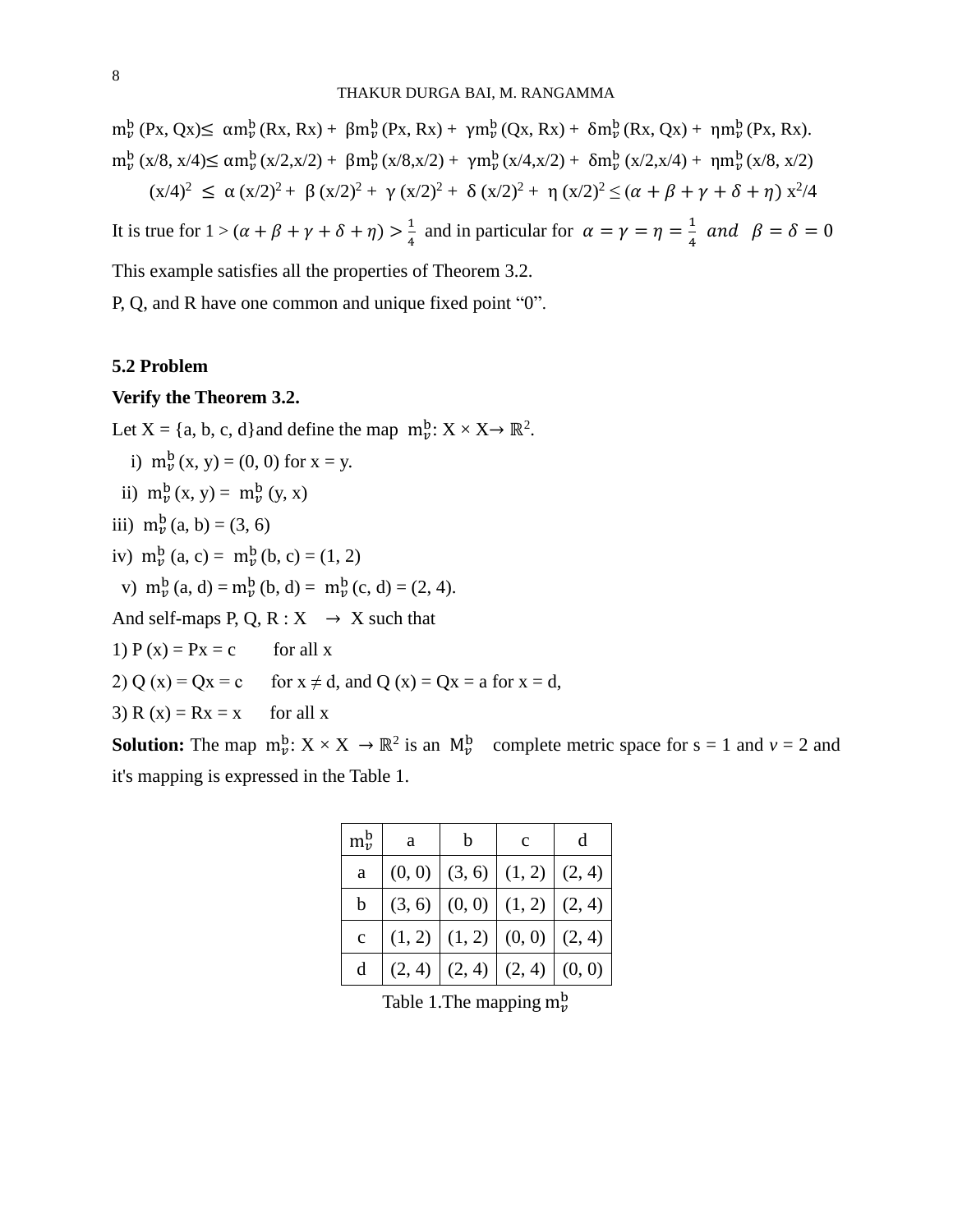Three self maps are given below as



 $P(X) = c$ ; Q (X) = {a, c}, and R (X) = {a, b, c, d} implies  $P(X)$ , Q (X)  $\subseteq$  R (X). for all  $x \in X$ ,  $PRx = Px = c$ , and  $RPx = Rc = c$  implies that  $(P, R)$  is weakly compatible. for all  $x \in X$ ,  $x \neq d$ ,  $QRx = Qx = c$ , and  $RQx = Rc = c$ . for all  $x = d$ ,  $QRd = Qd = a$ , and  $RQd = Ra = a$  implies that  $(Q, R)$  is weakly compatible.  $m_{\nu}^{\mathrm{b}}(\mathrm{Px}, \mathrm{Qy}) \leq \alpha m_{\nu}^{\mathrm{b}}(\mathrm{Rx}, \mathrm{Ry}) + \beta m_{\nu}^{\mathrm{b}}(\mathrm{Px}, \mathrm{Rx}) + \gamma m_{\nu}^{\mathrm{b}}(\mathrm{Qy}, \mathrm{Ry}) + \delta m_{\nu}^{\mathrm{b}}(\mathrm{Rx}, \mathrm{Qx}) + \eta m_{\nu}^{\mathrm{b}}(\mathrm{Py}, \mathrm{Ry}).$ This inequality is true if  $\alpha = \beta = \gamma = \eta = \frac{1}{r}$  $\frac{1}{5}$  and  $\delta = 0$ . The inequality can be verified for all possible values of x and y. Some of the values of x and y are given in the Table 2 and Table 3, for the reference. All the properties of Theorem 3.2 are satisfied. And it is clear that the common fixed point of P, Q, R is "c".

| (x, y) | (Px, Qy) | (Rx, Ry) | (Px, Rx) | (Qy, Ry) | (Rx, Qx) | Py, Ry) |
|--------|----------|----------|----------|----------|----------|---------|
| (a, b) | (c, c)   | (a, b)   | (c, a)   | (c, b)   | (a, c)   | (c, b)  |
| (a, c) | (c, c)   | (a, c)   | (c, a)   | (c, c)   | (a, c)   | (c, c)  |
| (a, d) | (c, a)   | (a, d)   | (c, a)   | (a, d)   | (a, c)   | (c, d)  |
| (b, c) | (c, c)   | (b, c)   | (c, b)   | (c, c)   | (b, c)   | (c, c)  |
| (b, d) | (c, a)   | (b, d)   | (c, b)   | (a, d)   | (b, c)   | (c, d)  |
| (c, d) | (c, a)   | (c, d)   | (c, c)   | (a, d)   | (c, c)   | (c, d)  |
| (d, d) | (c, a)   | (d, d)   | (c, d)   | (a, d)   | (d, a)   | (c, d)  |

Table 2. Different values of x and y.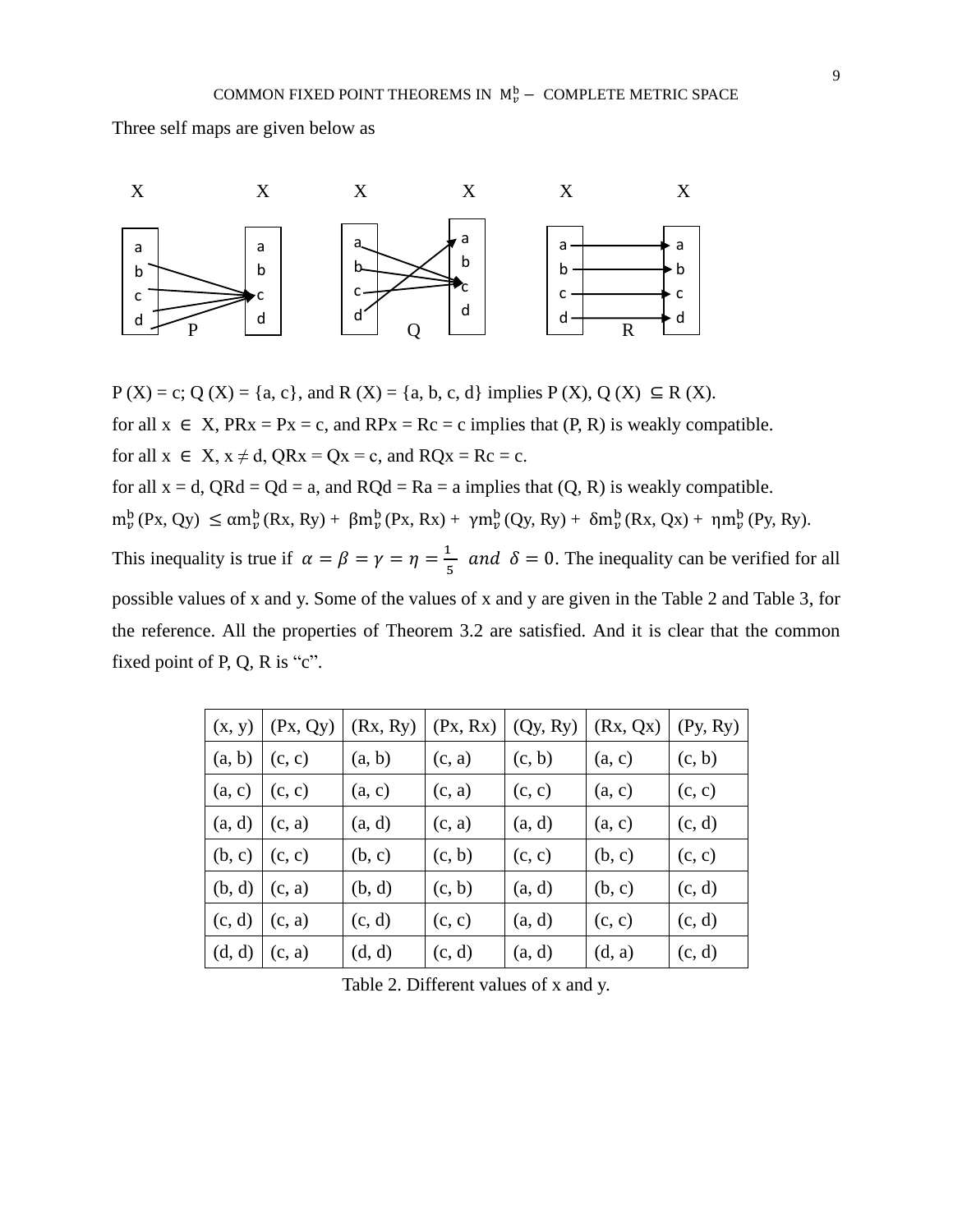| (x, y) | $m_{\nu}^{b}$ (Px, Qy) |        |        | $m_{\nu}^{b}$ (Rx, Ry) $\mid m_{\nu}^{b}$ (Px, Rx) $\mid m_{\nu}^{b}$ (Qy, Ry) $\mid$ | $m_{\nu}^{b}$ (Rx, Qx) | $m_{\nu}^{b}$ (Py, Ry) |
|--------|------------------------|--------|--------|---------------------------------------------------------------------------------------|------------------------|------------------------|
| (a, b) | (0, 0)                 | (3, 6) | (1, 2) | (1, 2)                                                                                | (1, 2)                 | (1, 2)                 |
| (a, c) | (0, 0)                 | (1, 2) | (1, 2) | (0, 0)                                                                                | (1, 2)                 | (0, 0)                 |
| (a, d) | (1, 2)                 | (2, 4) | (1, 2) | (2, 4)                                                                                | (1, 2)                 | (2, 4)                 |
| (b, c) | (0, 0)                 | (1, 2) | (1, 2) | (0, 0)                                                                                | (1, 2)                 | (0, 0)                 |
| (b, d) | (1, 2)                 | (2, 4) | (1, 2) | (2, 4)                                                                                | (1, 2)                 | (2, 4)                 |
| (c, d) | (1, 2)                 | (2, 4) | (0, 0) | (2, 4)                                                                                | (0, 0)                 | (2, 4)                 |
| (d, d) | (1, 2)                 | (0, 0) | (2, 4) | (2, 4)                                                                                | (2, 4)                 | (2, 4)                 |

THAKUR DURGA BAI, M. RANGAMMA

Table 3. For  $(x, y)$  corresponding  $m_v^b$  map values(ignored obvious cases such as  $(Px, Qy) = (c, c)$ ) **Note:**

In Example 5.2, if  $Qd = d$  then Theorem 3.2, cannot be applied because the inequality  $m_{\nu}^{\mathrm{b}}(\mathrm{Px}, \mathrm{Qy}) \leq \alpha m_{\nu}^{\mathrm{b}}(\mathrm{Rx}, \mathrm{Ry}) + \beta m_{\nu}^{\mathrm{b}}(\mathrm{Px}, \mathrm{Rx}) + \gamma m_{\nu}^{\mathrm{b}}(\mathrm{Qy}, \mathrm{Ry}) + \delta m_{\nu}^{\mathrm{b}}(\mathrm{Rx}, \mathrm{Qx}) + \eta m_{\nu}^{\mathrm{b}}(\mathrm{Py}, \mathrm{Ry}).$ is not true for all cases, even though a common fixed point exists.

# **ACKNOWLEDGEMENTS**

The author thanks the reviewers for reviewing this paper with lots of love and care.

# **FUNDING**

The research was not funded.

# **AVAILABILITY OF DATA AND MATERIALS**

Not applicable.

# **AUTHORS'CONTRIBUTIONS**

The authors have read and approved the final manuscript.

# **CONFLICT OF INTERESTS**

The author(s) declare that there is no conflict of interests.